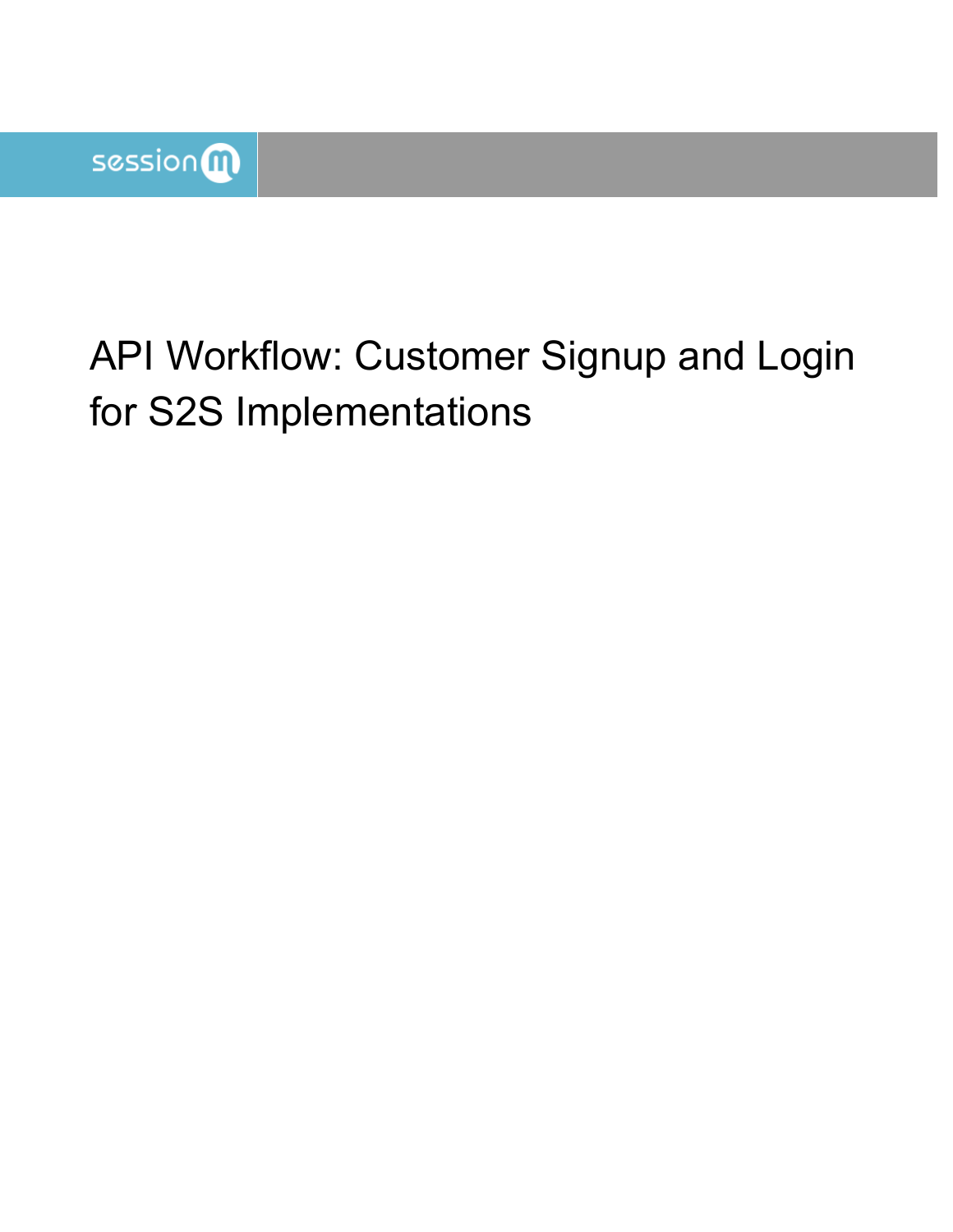## Table of Contents

| <b>Summary</b>                                                   |
|------------------------------------------------------------------|
| <b>Use Cases</b>                                                 |
| <b>Data Configuration Prerequisites</b>                          |
| <b>Step by Step</b>                                              |
| Step 1: Determine if the Customer Already Has a SessionM Profile |
| Step 2: Create a Customer Profile with Signup Data               |
| Creating a Profile with Data from a Social Media Site            |
| Creating a Profile with Data from a Client's Signup Form         |
| Step 3: Log in to the Platform                                   |
| Logging in with Social Media Credentials                         |
| <b>Logging in with Email and Password</b>                        |
| Step 4: Obtain ID for S2S Transactions                           |
| Step 5: Retrieve a Customer Profile                              |
| Step 6: Modify and Update a Customer Profile                     |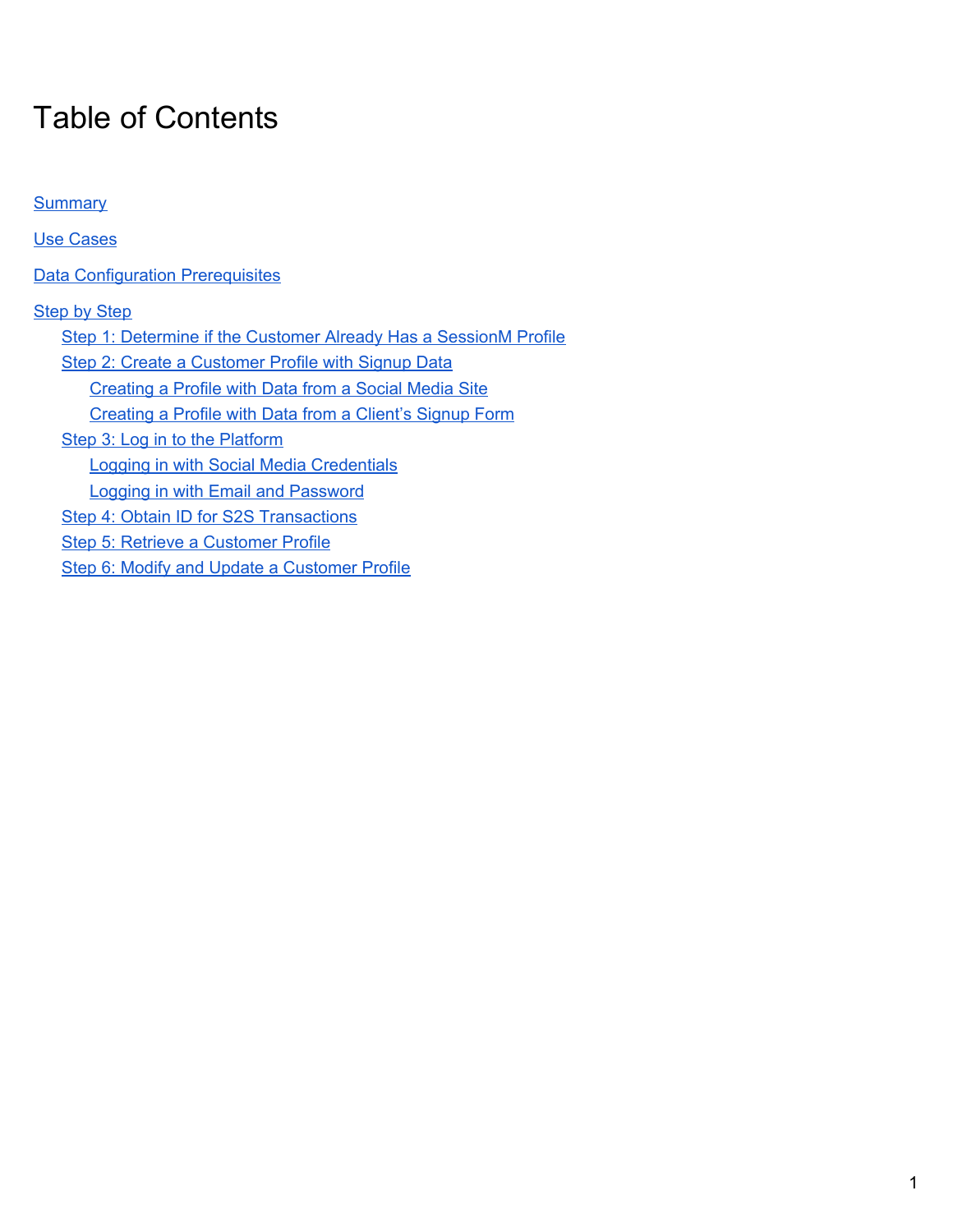## <span id="page-2-0"></span>**Summary**

SessionM provides several ways for a customer to log into or sign up for a loyalty program on a client site. Signup and login logic can be implemented directly for a client site or indirectly via a social media site. The goal is to ensure that a customer profile exists on the SessionM Platform and can be retrieved for updates. This workflow documents the steps that enable these processes for a server-to-server (S2S) implementation.

One of the primary characteristics of the S2S flow is that it begins without knowing whether or not the customer has a profile on the platform. So the first step is to perform a search that can confirm this. For example, the system sends the customer with a dialog soliciting their email address. Then, based on the search results, the system can present the appropriate next step: a login page for existing customers or a signup page for new customers. Once the customer is logged in or signed up, the workflow then uses the customer ID to retrieve the customer profile.

## <span id="page-2-1"></span>Use Cases

These use cases are typical for customers signing up or logging in via a web site or mobile app. Once signed in or logged in, they provide personal data that can be used to create a customer profile on the SessionM Platform:

- Customer signs up on a client site using an email and password; data becomes inputs for a new customer profile.
- Customer signs up via a social media site; data becomes inputs for a new customer profile.
- Customer logs in on a client site using an email and password or with an access token from a social media site.
- ID is obtained for S2S transactions.
- Customer retrieves and updates their profile with new data using an ID. Subsequent activities for logged in or signed in customers rely on other SessionM APIs such as those that manage campaigns or offers.

## <span id="page-2-2"></span>Data Configuration Prerequisites

This workflow presumes the client has performed the following tasks before it can be implemented for both sign-ups and logins:

- Creates and hosts a signup form that customers can access.
	- $\circ$  If signups are through a social media site, the signup form must be integrated with the social login module. This can be done by using the social provider's web SDK.
	- Be sure to update signup form/site when a new social provider is being used, and share the social media site's application ID and credentials with SessionM.
- Sets up server to implement the SessionM S2S APIs.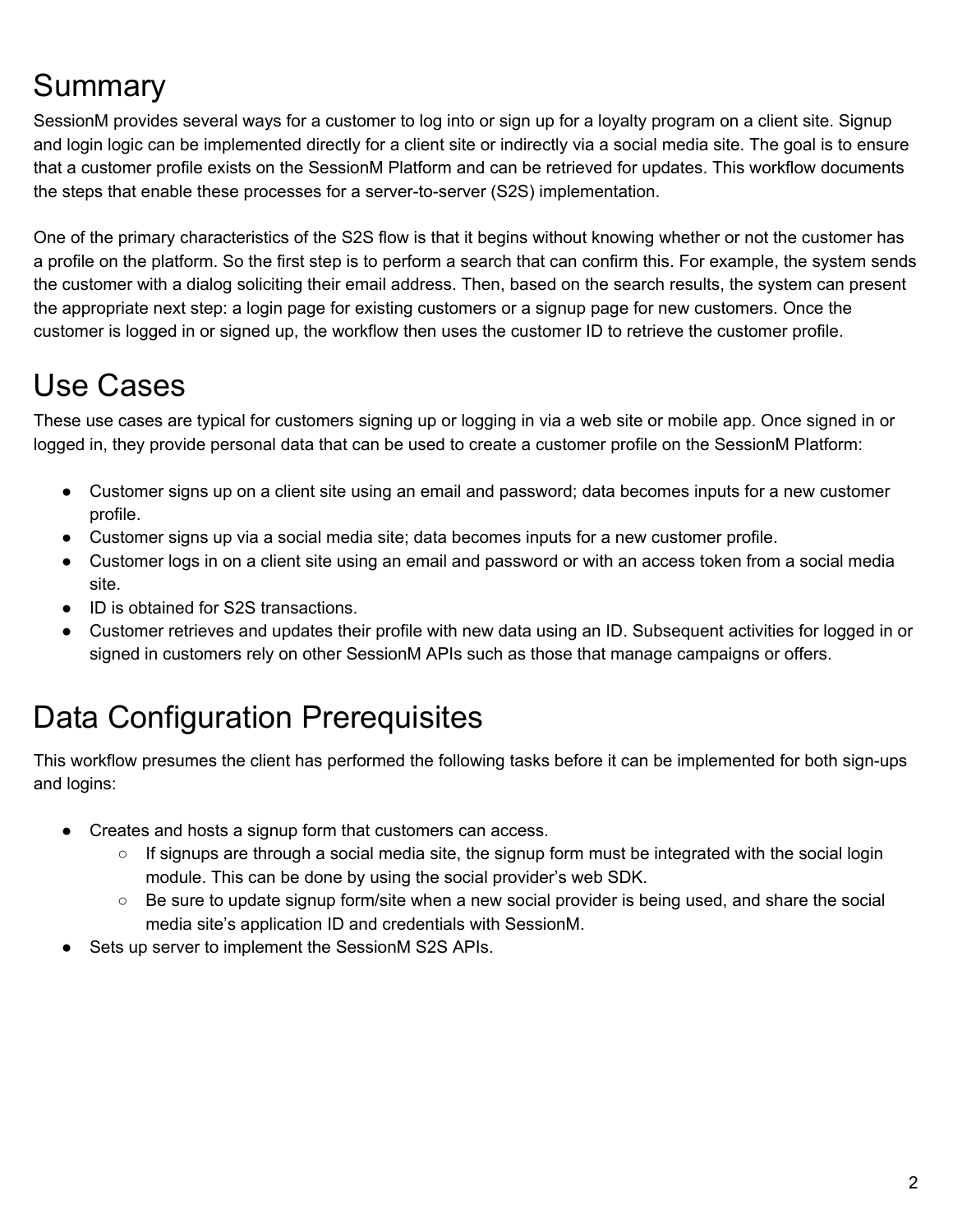## <span id="page-3-0"></span>Step by Step

The workflow for signing up or logging in a customer follows the step-by-step decision tree diagrammed below. The top part of the workflow diagram details the steps associated with logging in or signing up a customer in an S2S implementation:



**Note:** After a customer has signed in, they can opt to log in as captured in the "Log in" step shown in the top diagram.

The sections that follow reflect the decisions and actions detailed in this diagram. Note that throughout this workflow external IDs are featured in the specification of endpoints, but internal IDs can also be used.

When issuing curl commands for platform transactions, adhere to the following syntax:

- Begin each curl command with either POST or GET.
- Specify: -H 'Content-Type: application/json' -H 'authorization: Basic AUTH\_ID'
- <span id="page-3-1"></span>● Begin URL with same endpoint + API key: https://[ENDPOINT]/priv/v1/apps/API\_KEY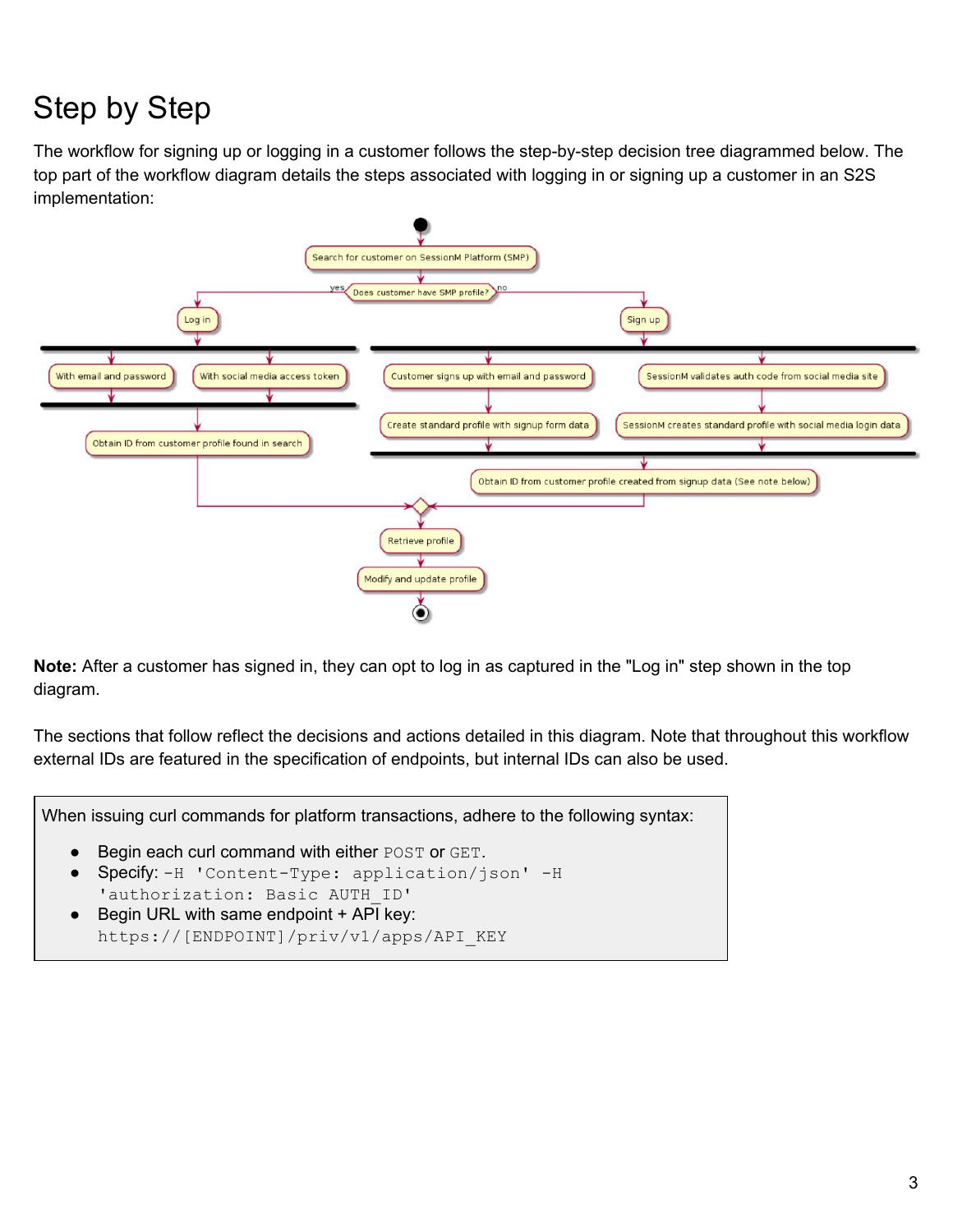### <span id="page-4-0"></span>Step 1: Determine if the Customer Already Has a SessionM Profile

This workflow begins with determining whether your customer already has a profile on the SessionM Platform.

You can use the Standard Profile API to search for the customer by one of the typical attributes of a customer profile, such as date of birth, first name/last name combination, or an email address, which is shown below:

```
GET /priv/v1/apps/:api_key/users/search?email=test@example.com
```
After the endpoint makes the request for the query, the platform returns a response object with the profile, which is shown below:

```
Response
{
      "status": "ok",
      "user": {
            "id": "e76fc440-d7f0-11e8-91e4-469b02598280",
            "external_id": "88888888",
            "opted_in": true,
            "activated": false,
            "proxy_ids": [],
            "email": "zzz@example.com",
            "gender": "m",
            "dob": "1980-01-01",
            "created_at": "2018-10-25 00:57:11",
            "updated_at": "2018-10-25 00:57:11",
            "address": "7 Tremont Street",
            "city": "Boston",
            "zip": "02021",
            "dma": "506",
            "state": "MA",
            "country": "USA",
            "suspended": false,
            "last name": "Smith",
            "first_name": "ZZ",
            "registered_at": "2018-10-25 00:57:10",
            "profile photo url": "/images/account-neutral.png",
            "test account": false,
            "account status": "good",
            "tier levels": [],
            "referrer_code": "ZZS-B27C94",
            "phone numbers": [{
                   "phone_number": "1234123123",
                   "phone type": "home",
                   "preference_flags": ["primary"],
                   "verified_ownership": false
            }]
      }
}
```
*If they have a profile*, they can log in to the client site two different ways: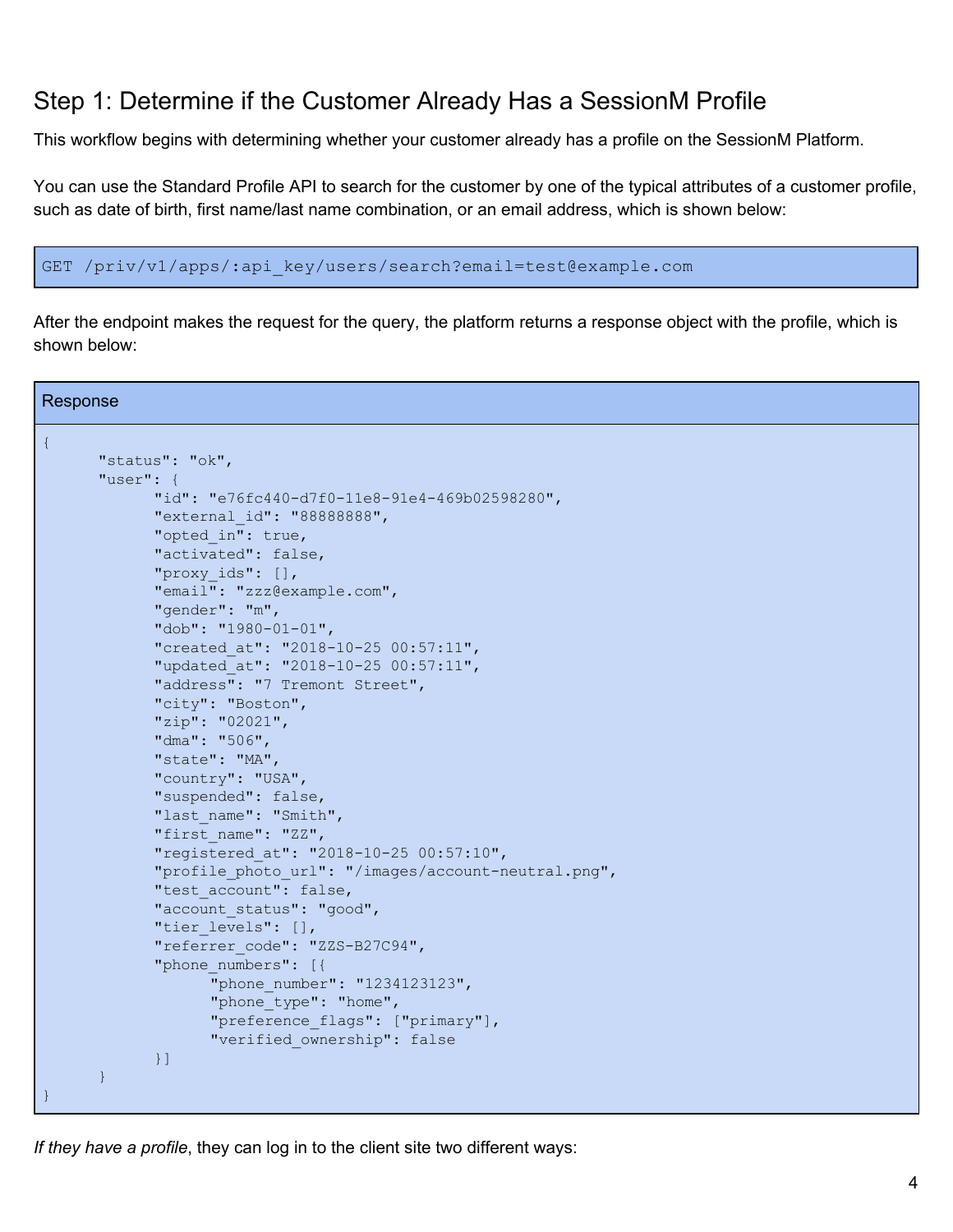- Directly, by submitting their email and password as login credentials.
- Indirectly, by submitting their social media site access token.

For this flow, go to [Step](#page-7-0) 3.

*If they do not have a profile*, they can sign up two different ways:

- Directly, by submitting email and password via a signup form.
- Indirectly, by logging in to a social media site.

<span id="page-5-0"></span>For this flow, go to [Step](#page-5-0) 2.

### Step 2: Create a Customer Profile with Signup Data

If you are following the flow that supports a customer signing up for a customer profile, you can build the signup logic to support two different scenarios.

#### <span id="page-5-1"></span>Creating a Profile with Data from a Social Media Site

You can have SessionM create a customer profile using social media login data. For more information, contact your integration engineer.

#### <span id="page-5-2"></span>Creating a Profile with Data from a Client's Signup Form

You can create a customer profile using signup form data that the customer provided after being authenticated by their email and password. In this step of the workflow a customer accesses a client's UI via a signup button sent to them in an email. The data the customer provides on the signup form becomes a standard customer profile.

Using the Standard Profile API, specify this endpoint to create a new standard profile with data from the signup form:

```
POST /priv/v1/apps/:api_key/users
```
The endpoint passes in the *user* request object:

#### Request

```
{
    "user":{
        "external_id":"88888888",
        "opted_in":"true",
        "external_id_type":"facebook",
        "email":"zzz@example.com",
        "first_name":"John",
        "last name":"Smith",
        "password":"Aaaaaaaa1",
        "Gender":"m",
        "dob":"1980-01-01",
```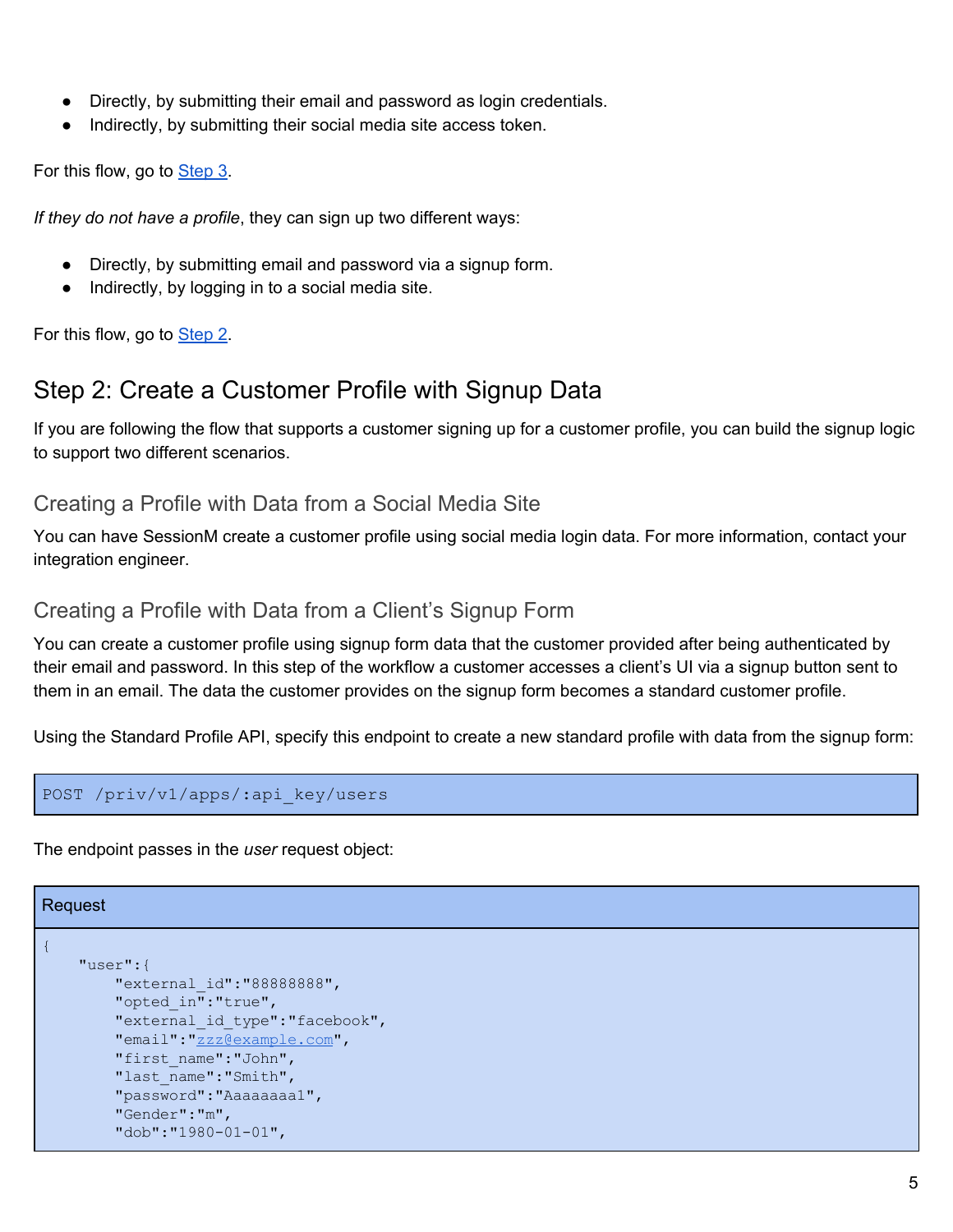```
"address":"7 Tremont Street",
        "city":"Boston",
        "state":"MA",
        "Zip":"02021",
        "country":"USA",
        "phone_numbers":[{
            "phone_number":"1234123123",
            "phone type": "home",
            "preference_flags":["primary"]}]}
}
```
Notice the key attributes in the request (derived from the signup form), including *email* and *password*.

The platform returns a response object that contains the newly created profile:

```
Response
{
      "status": "ok",
      "user": {
            "id": "e76fc440-d7f0-11e8-91e4-469b02598280",
            "external_id": "88888888",
            "opted_in": true,
            "activated": false,
            "proxy_ids": [],
            "identifiers": [{
                   "external_id": "88888888",
                   "external id type": "facebook"
            }],
            "email": "zzz@example.com",
            "gender": "m",
            "dob": "1980-01-01",
            "created_at": "2018-10-25 00:57:11",
            "updated_at": "2018-10-25 00:57:11",
            "address": "7 Tremont Street",
            "city": "Boston",
            "zip": "02021",
            "dma": "506",
            "state": "MA",
            "country": "USA",
            "suspended": false,
            "last name": "Smith",
            "first name": "John",
            "registered_at": "2018-10-25 00:57:10",
            "profile photo url": "/images/account-neutral.png",
            "test account": false,
            "account status": "good",
            "tier levels": [],
            "referrer code": "JOHNS-708C6E",
            "phone numbers": [{
                   "phone number": "1234123123",
                   "phone type": "home",
                   "preference_flags": ["primary"],
                   "verified_ownership": false
            }]
```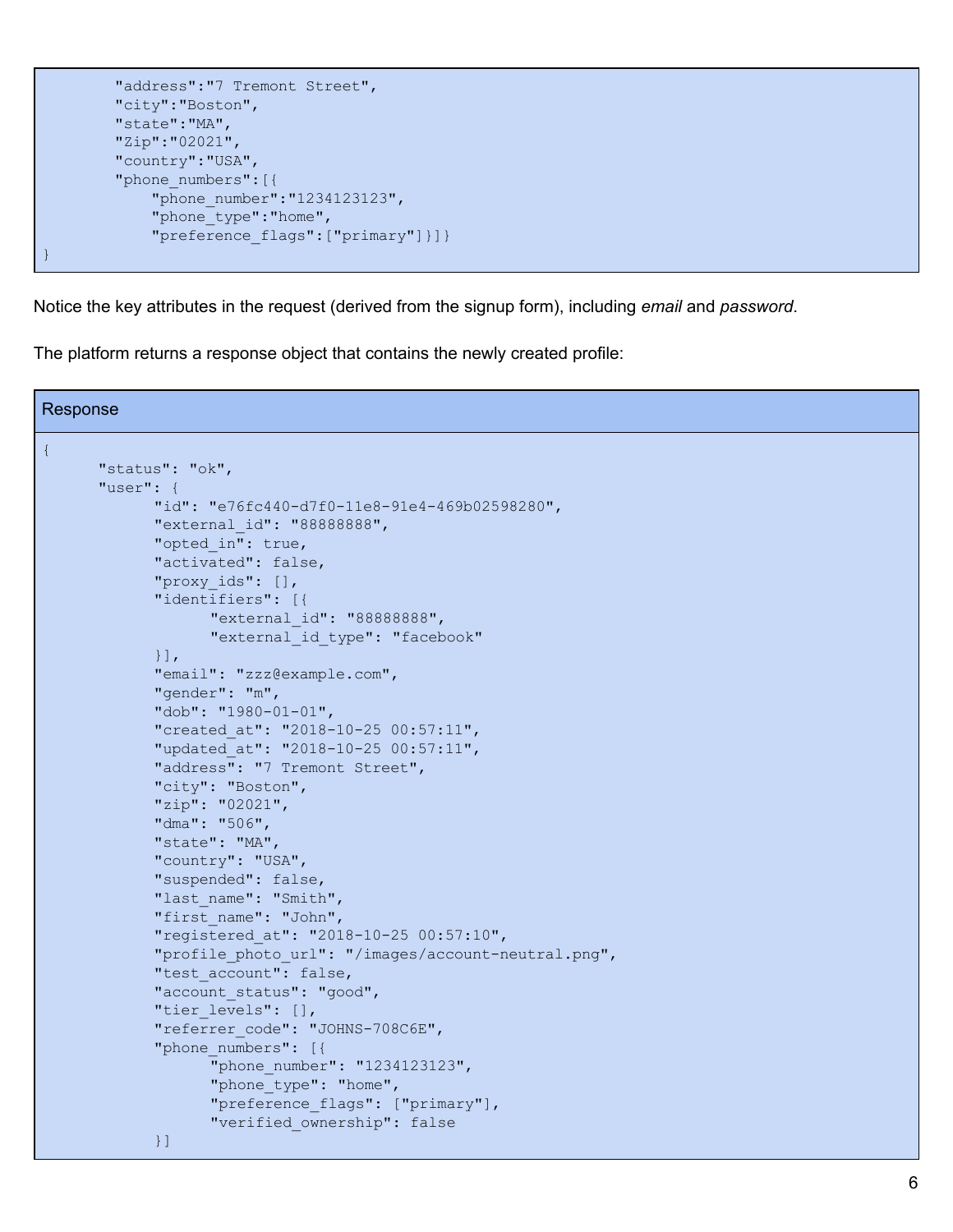| 1<br>r |  |  |
|--------|--|--|

}

In addition to several personal attributes about the customer, this response includes a generated ID. In the sample above, that ID is *e76fc440-d7f0-11e8-91e4-469b02598280*. This ID can be utilized to generate an access token when you log onto the platform in the next step or when you retrieve one in [Step](#page-8-0) 4.

## <span id="page-7-0"></span>Step 3: Log in to the Platform

Often a customer needs to login to the platform. Maybe too much time has elapsed since their initial signup; maybe they want to login from a different device or web site. Either way, the access token needs to be re-issued so the customer accessing the platform from a client app or web site needs to be invited to login again.

Once the new access token has been acquired, you can facilitate whatever transactions are required on the customer's behalf. If you are following the flow that supports a customer signing up for a customer profile, you can build the signup logic to support two different scenarios.

#### <span id="page-7-1"></span>Logging in with Social Media Credentials

You can log in using the credentials authenticated via a social media site as well as the associated access token. For more information, contact your integration engineer.

<span id="page-7-2"></span>Logging in with Email and Password

You can log in using the email and password credentials the customer provided after being authenticated on the client's site.

Using the Identity Services API, specify the following endpoint:

```
POST /<identity service URL>/oauth/token
```
The endpoint passes in this request object:

### Request

```
{
    "grant type": "password",
    "email":"zzz@example.com",
    "password":"Aaaaaaaa1",
    "client_id":"c5c544350993cdb685649da2b42f0e407f8689c13391a3d681e5bb00e",
    "scope":"openid profile email"
}
```
Note that the *grant\_type* attribute is set to "password" and values for *email* and *password* are provided.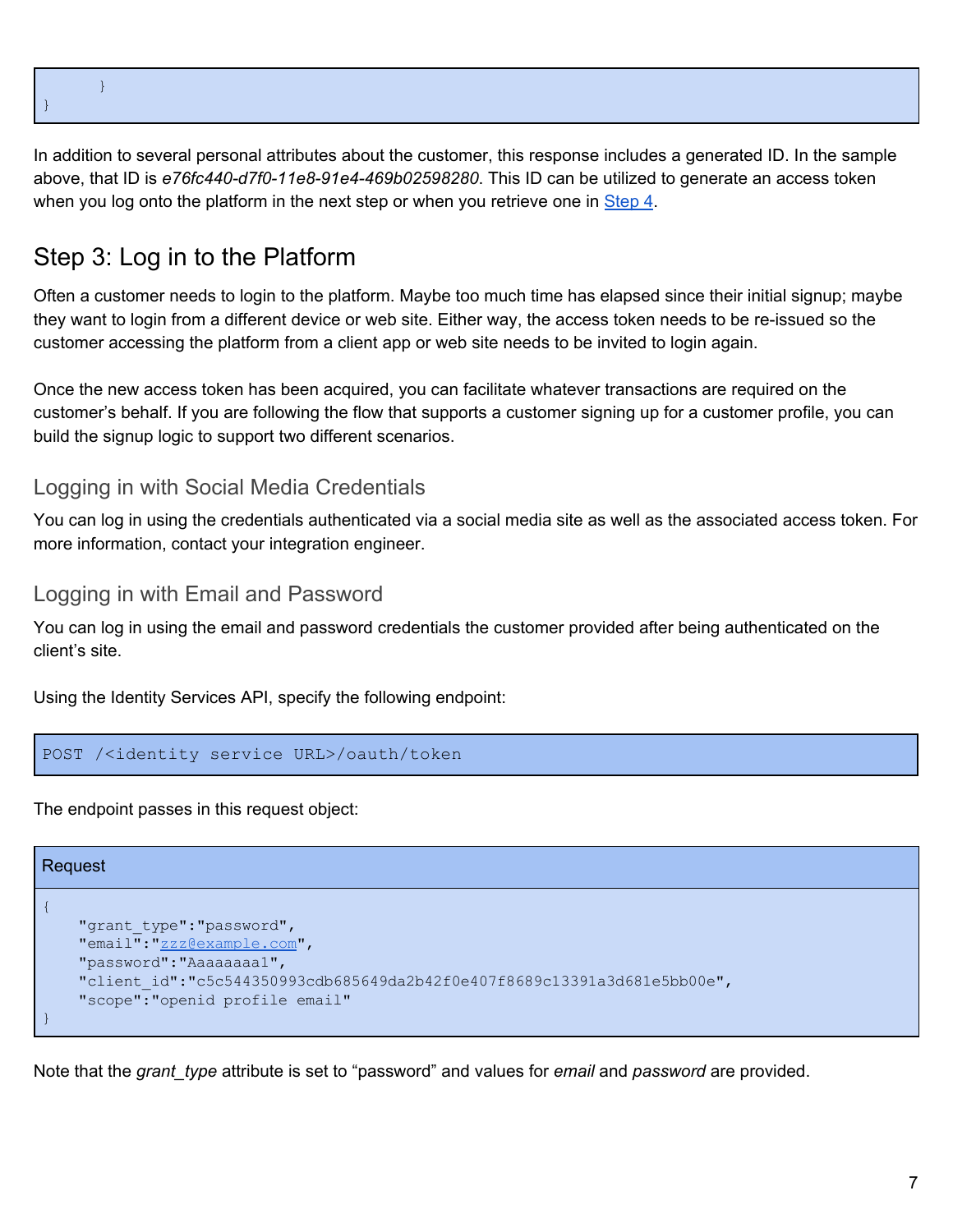If you want to simply refresh the token you have already, you can use the same endpoint with slightly different parameters defined in either a request object or as endpoint parameters. For more information, see this [method](https://docs.sessionm.com/server2server/#refresh-an-access-token-for-an-authorized-customer) in the Identity Services API.

After the endpoint makes the request for the, the platform returns a response object, which is shown below:

| Response                                                                                                                                                                                                                                                                                                                                                                                                                                                                                                                                                                                                                                                                                                                                                                                                  |
|-----------------------------------------------------------------------------------------------------------------------------------------------------------------------------------------------------------------------------------------------------------------------------------------------------------------------------------------------------------------------------------------------------------------------------------------------------------------------------------------------------------------------------------------------------------------------------------------------------------------------------------------------------------------------------------------------------------------------------------------------------------------------------------------------------------|
| "access token":<br>"eyJ0eXAiOiJKV1QiLCJhbGciOiJSUzI1NiJ9.eyJpYXQiOiIyMDE4LTEwLTI1IDAxOjEzOjE4ICswMDAwIiwiZXhwIjoiM<br>jAxOC0xMS0wOCAwMToxMzoxOCArMDAwMCIsImRhdGEiOnsiaWQiOiIyODE0YTA5MC1kN2YzLTExZTgtODkzNy1lMDMwMjU1<br>MWYyMTgifX0.seP9hmQ1xoD6M3NT0XN58iX8YtKLqKDjr2CRkdRUAFRf3KLYvJEuGDAJmSRFtHZo2fZwt3KAnRfpfXMuWA-<br>o2Pwq3UobfBerFvH512vzyySiDK9bM8kpzJGeV3azJZS1fjNVd2Ic5Y7QhvIgTuzyJMk8 0jFc9L9b1PqoABhQbIW961pmw<br>jF1tE12mjYoUamtY-wvzRHlQgdUvVN3BPTN8Z1IY8mYbvy1ndIveSjDm-5rm9DX-qU5qYK0ZwqhB5RuY58 JnAe3uAdnbeS<br>mZ5qLy89GhuAp3cwoV6fg4Y ggpmDJlnNVbSNY91erlsxGv5gam4qLzn-v790T2IrbbuQ",<br>"token type": "bearer",<br>"expires in": 1209600,                                                                                                                                            |
| "refresh token": "55f9a672f9107c4a3efb2b2b1a58b0a0c2ab6e1a3a28d661e",<br>"scope": "openid profile email",<br>"created at": 1540429998,<br>"id token":                                                                                                                                                                                                                                                                                                                                                                                                                                                                                                                                                                                                                                                     |
| "eyJ0eXAiOiJKV1QiLCJhbGciOiJSUzI1NiIsImtpZCI6InowMGdwUzZHUkx1V2M4ZEx1UzFmRFZzRFpkNXhqbz1tbHE5Z3<br>dKNmMwTWcifQ.eyJpc3MiOiJodHRwczovL2xvZ2luLWVjb25vbXkuc3RnLXNlc3Npb25tLmNvbSIsInN1YiI6ImU3NmZjND<br>QwLWQ3ZjAtMTF1OC05MWU0LTQ2OWIwMjU5ODI4MCIsImF1ZCI6ImM1YzU0NDM1MDk5M2NkYjY0NTA4NTY0OWRhMmI0MmYxM<br>mNmMGU0MDdmODY4OWMxMzM5MWEzZDY4MWU1YmIwMGUiLCJleHAiOjE1NDA0MzAxMTgsImlhdCI6MTU0MDQyOTk5OCwiYXV0<br>aF90aW1lIjoxNTQwNDI5OTk4fQ.B5iBJTcThDkNacYgwYHmo3e g1 tJILY7O6mKi40qkoTbnKL6 UKwDMpHJ8 11ihbNW9<br>UC30719ut-H VWJHodXQM6hbvaZqBs4GHxbYwQyqkjge4i3XNGovc VCSUrfia9WWBzuvA-mpXeh9-6e2yc16g80R4aW1Cr<br>0Mw2 eOemFQebO12S4J31lIjKfwTXFuHcOmYMZ2S-KyX63NRrh XcZM0S7uETX2oG cMXfVjQ2SseSXBau3KuBEH1EzPXy<br>36rUXIkv5qrBRkYXrdkVWH2-H5PTlsXfiChY6WviLB0fZdAV3HvK8SnlaADmCwDtuGqM7bvU8UJdWqXhsDtg" |

<span id="page-8-0"></span>Note that the response contains the access token, which you can use to retrieve a customer profile in Step 5.

## Step 4: Obtain ID for S2S Transactions

Once a customer has a customer profile, that profile can be updated. The next step is to acquire the ID associated with the customer so you can then retrieve the profile.

Server-to-Server transactions reflect implementations that feature a client server initiating communication with the SessionM Platform. To perform any of these transactions, such as updating a profile, you need to get the ID associated with the customer profile.

If logged in, the customer's ID can be obtained from the response produced by having performed a search, which is shown in [Step](#page-3-1) 1. So for logged in customers, simply pull the ID from the search response.

Alternatively, you can also get the ID that's provided in the response to creating a profile from the personal data the customer provided when they signed up. For more information, see [Creating](#page-5-2) a Profile with Data from a Client's [Signup](#page-5-2) Form.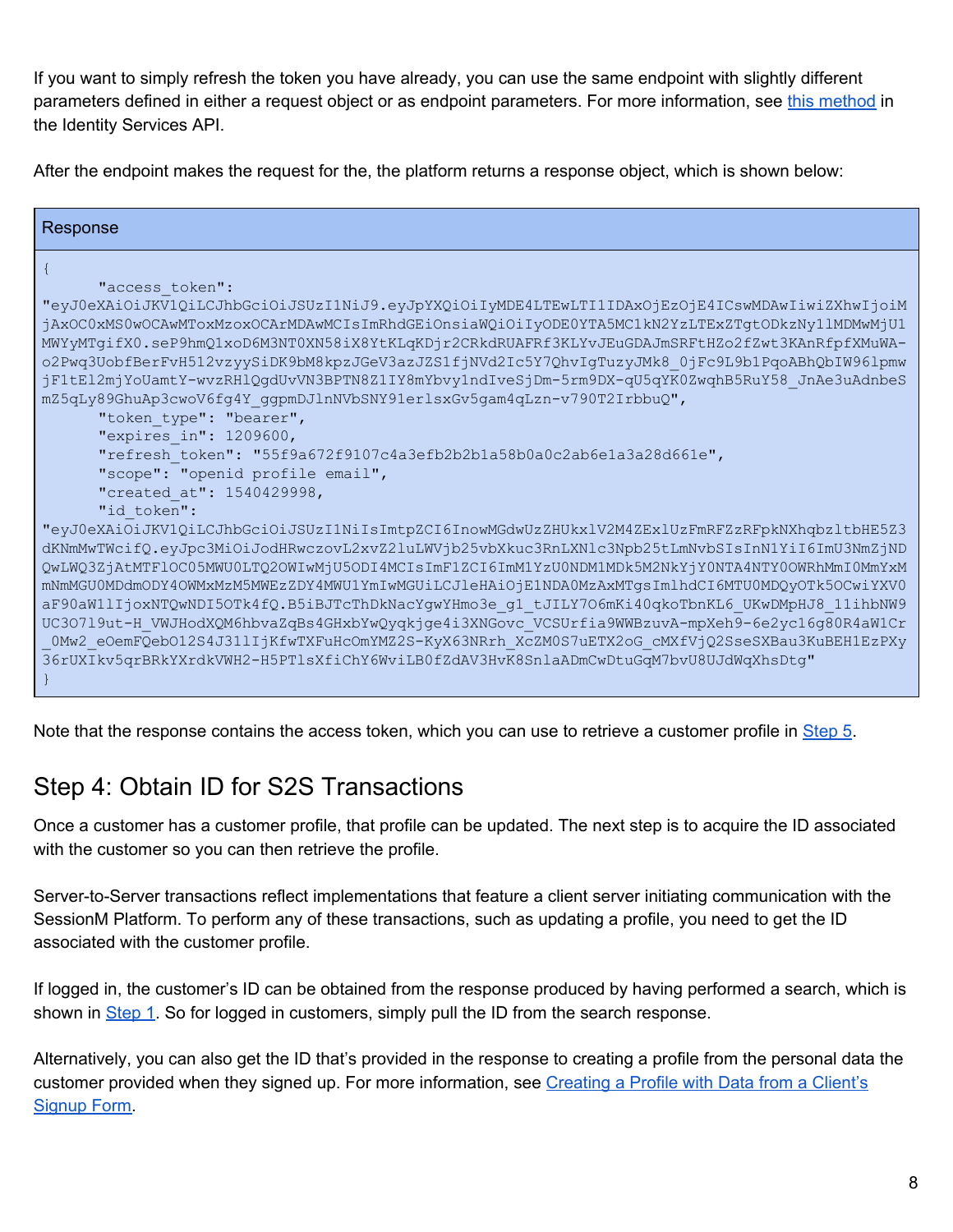With this ID, you can perform a variety of transactions, may of which require the retrieval of a customer's profile. For more information, proceed to [Step](#page-9-0) 5.

### <span id="page-9-0"></span>Step 5: Retrieve a Customer Profile

The next step in the workflow is retrieving the customer profile so you can update it. Using the Standard Profile API, specify the following endpoint:

```
GET
/priv/v1/apps/33580ff1eedb5a8b7c9c23c8db4e766e707350e4/users/e76fc440-d7f0-11e8-91
e4-469b02598280
```
Note that this endpoint identifies the customer by the same ID used to retrieve an access token; in this workflow, *e76fc440-d7f0-11e8-91e4-469b02598280*. Be sure to put the access token in the request header.

After the endpoint makes the request for the customer profile, the platform returns a response object, which is shown below:

Response

{

```
"status": "ok",
"user": {
      "id": "e76fc440-d7f0-11e8-91e4-469b02598280",
      "external_id": "88888888",
      "opted_in": true,
      "activated": false,
      "proxy_ids": [],
      "email": "zzz@example.com",
      "gender": "m",
      "dob": "1980-01-01",
      "created_at": "2018-10-25 00:57:11",
      "updated_at": "2018-10-25 00:57:11",
      "address": "7 Tremont Street",
      "city": "Boston",
      "zip": "02021",
      "dma": "506",
      "state": "MA",
      "country": "USA",
      "suspended": false,
      "last name": "Smith",
      "first name": "John",
      "registered_at": "2018-10-25 00:57:10",
      "profile photo url": "/images/account-neutral.png",
      "test account": false,
      "account status": "good",
      "tier levels": [],
      "referrer_code": "JOHNS-708C6E",
      "phone numbers": [{
            "phone number": "1234123123",
            "phone type": "home",
            "preference_flags": ["primary"],
```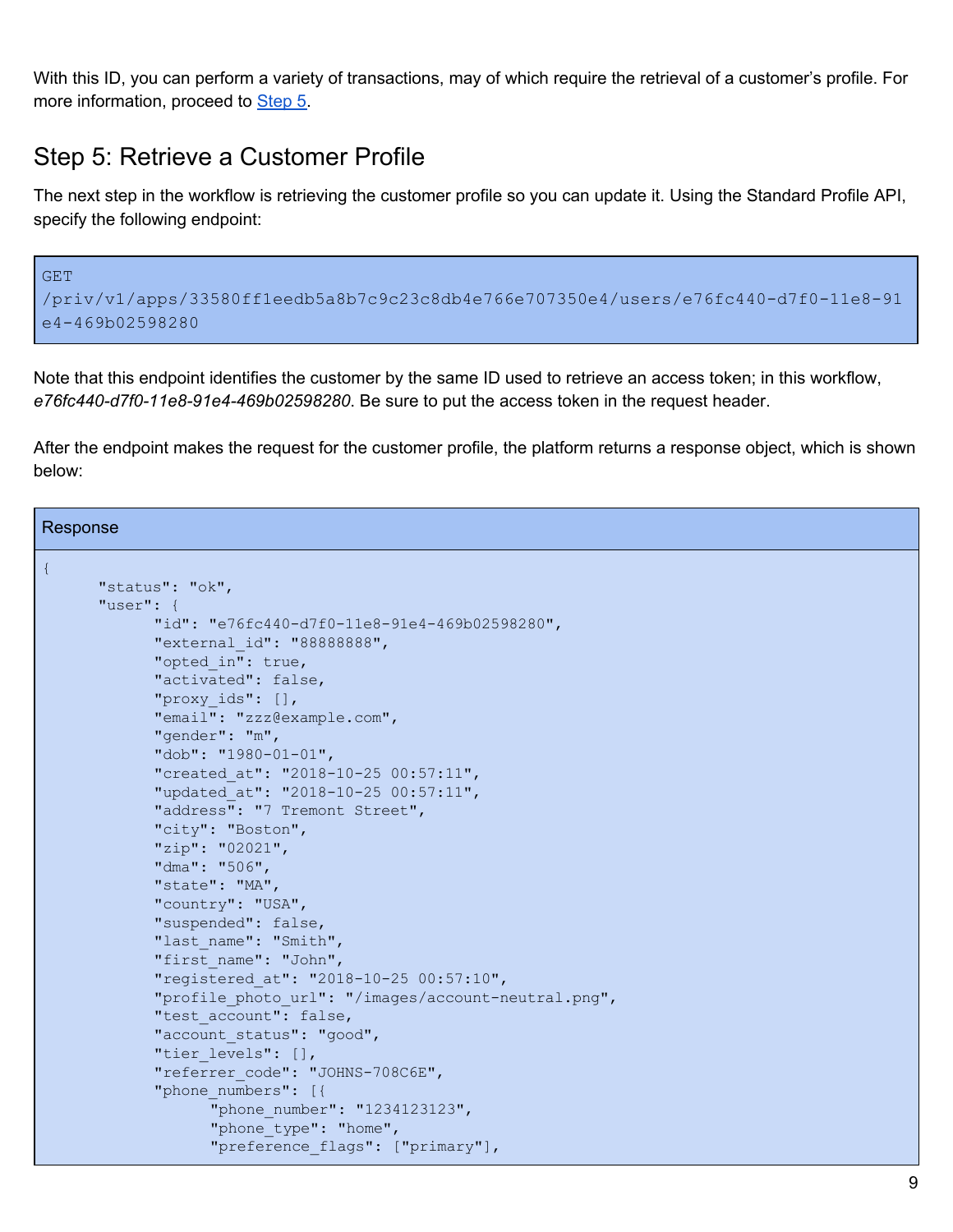

With the profile retrieved, it can be updated. Notice that in this response the first name of the customer is "John." In the next step, you can modify this attribute.

### <span id="page-10-0"></span>Step 6: Modify and Update a Customer Profile

The next step in the workflow is modifying and updating the customer profile. Using the Standard Profile API, specify the following endpoint:

```
PUT
/priv/v1/apps/33580ff1eedb5a8b7c9c23c8db4e766e707350e4/users/e76fc440-d7f0-11e8-91
e4-469b02598280'-d'{"user":{"first_name":"ZZ"}}
```
Note that this endpoint replaces the value "John" with "ZZ" for th *first\_name* attribute.

After the endpoint makes the request for the customer profile update, the platform returns a response object, which is shown below:

| Response                                            |
|-----------------------------------------------------|
|                                                     |
| "status": "ok",                                     |
| "user": $\{$                                        |
| "id": "e76fc440-d7f0-11e8-91e4-469b02598280",       |
| "external id": "88888888",                          |
| "opted in": true,                                   |
| "activated": false,                                 |
| "proxy ids": [],                                    |
| "email": "zzz@example.com",                         |
| "gender": "m",                                      |
| "dob": "1980-01-01",                                |
| "created at": "2018-10-25 00:57:11",                |
| "updated at": "2018-10-25 00:57:11",                |
| "address": "7 Tremont Street",                      |
| "city": "Boston",                                   |
| "zip": "02021",                                     |
| " $dma$ ": " $506"$ ,                               |
| "state": "MA",                                      |
| "country": "USA",                                   |
| "suspended": false,                                 |
| "last name": "Smith",<br>"first name": "ZZ",        |
| "registered at": "2018-10-25 00:57:10",             |
| "profile photo url": "/images/account-neutral.png", |
| "test account": false,                              |
| "account status": "good",                           |
| "tier levels": [],                                  |
|                                                     |